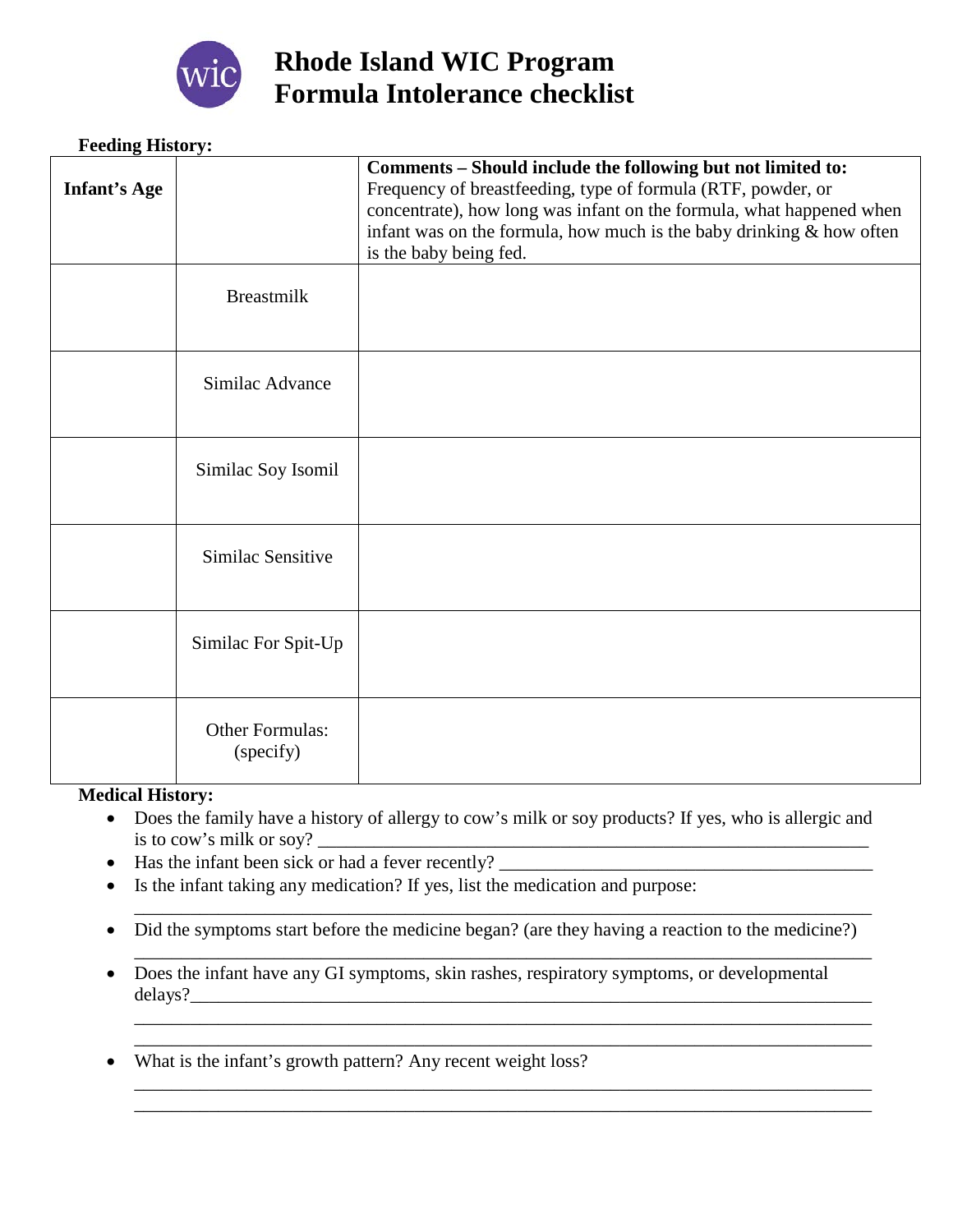### **Formula preparation and feeding:**

- How is the formula prepared?
- What type of water is used to prepare the formula?

\_\_\_\_\_\_\_\_\_\_\_\_\_\_\_\_\_\_\_\_\_\_\_\_\_\_\_\_\_\_\_\_\_\_\_\_\_\_\_\_\_\_\_\_\_\_\_\_\_\_\_\_\_\_\_\_\_\_\_\_\_\_\_\_\_\_\_\_\_\_\_\_\_\_\_\_\_\_\_ \_\_\_\_\_\_\_\_\_\_\_\_\_\_\_\_\_\_\_\_\_\_\_\_\_\_\_\_\_\_\_\_\_\_\_\_\_\_\_\_\_\_\_\_\_\_\_\_\_\_\_\_\_\_\_\_\_\_\_\_\_\_\_\_\_\_\_\_\_\_\_\_\_\_\_\_\_\_\_

\_\_\_\_\_\_\_\_\_\_\_\_\_\_\_\_\_\_\_\_\_\_\_\_\_\_\_\_\_\_\_\_\_\_\_\_\_\_\_\_\_\_\_\_\_\_\_\_\_\_\_\_\_\_\_\_\_\_\_\_\_\_\_\_\_\_\_\_\_\_\_\_\_\_\_\_\_\_\_

- How is the infant held / positioned during feeding and after feeding?
- Is anything else being added to the bottle? Such as cereal, Karo syrup, etc. \_\_\_\_\_\_\_\_\_\_\_\_\_\_\_\_\_\_\_
- What type of nipple is being used? (Slow or fast flow?) \*\* ask if the caregiver has a bottle to show \_\_\_\_\_\_\_\_\_\_\_\_\_\_\_\_\_\_\_\_\_\_\_\_\_\_\_\_\_\_\_\_\_\_\_\_\_\_\_\_\_\_\_\_\_\_\_\_\_\_\_\_\_\_\_\_\_\_\_\_\_\_\_\_\_\_\_\_\_\_\_\_\_

\_\_\_\_\_\_\_\_\_\_\_\_\_\_\_\_\_\_\_\_\_\_\_\_\_\_\_\_\_\_\_\_\_\_\_\_\_\_\_\_\_\_\_\_\_\_\_\_\_\_\_\_\_\_\_\_\_\_\_\_\_\_\_\_\_\_\_\_\_\_\_\_\_\_\_\_\_\_

• Do you notice pooling of formula around the infant's mouth during feeding? (if yes, this could be a sign of the nipple flowing too fast)

 $\mathcal{L}_\mathcal{L} = \{ \mathcal{L}_\mathcal{L} = \{ \mathcal{L}_\mathcal{L} = \{ \mathcal{L}_\mathcal{L} = \{ \mathcal{L}_\mathcal{L} = \{ \mathcal{L}_\mathcal{L} = \{ \mathcal{L}_\mathcal{L} = \{ \mathcal{L}_\mathcal{L} = \{ \mathcal{L}_\mathcal{L} = \{ \mathcal{L}_\mathcal{L} = \{ \mathcal{L}_\mathcal{L} = \{ \mathcal{L}_\mathcal{L} = \{ \mathcal{L}_\mathcal{L} = \{ \mathcal{L}_\mathcal{L} = \{ \mathcal{L}_\mathcal{$ 

\_\_\_\_\_\_\_\_\_\_\_\_\_\_\_\_\_\_\_\_\_\_\_\_\_\_\_\_\_\_\_\_\_\_\_\_\_\_\_\_\_\_\_\_\_\_\_\_\_\_\_\_\_\_\_\_\_\_\_\_\_\_\_\_\_\_\_\_\_\_\_\_\_\_\_\_\_\_

\_\_\_\_\_\_\_\_\_\_\_\_\_\_\_\_\_\_\_\_\_\_\_\_\_\_\_\_\_\_\_\_\_\_\_\_\_\_\_\_\_\_\_\_\_\_\_\_\_\_\_\_\_\_\_\_\_\_\_\_\_\_\_\_\_\_\_\_\_\_\_\_\_\_\_\_\_\_\_ \_\_\_\_\_\_\_\_\_\_\_\_\_\_\_\_\_\_\_\_\_\_\_\_\_\_\_\_\_\_\_\_\_\_\_\_\_\_\_\_\_\_\_\_\_\_\_\_\_\_\_\_\_\_\_\_\_\_\_\_\_\_\_\_\_\_\_\_\_\_\_\_\_\_\_\_\_\_\_

\_\_\_\_\_\_\_\_\_\_\_\_\_\_\_\_\_\_\_\_\_\_\_\_\_\_\_\_\_\_\_\_\_\_\_\_\_\_\_\_\_\_\_\_\_\_\_\_\_\_\_\_\_\_\_\_\_\_\_\_\_\_\_\_\_\_\_\_\_\_\_\_\_\_\_\_\_\_\_ \_\_\_\_\_\_\_\_\_\_\_\_\_\_\_\_\_\_\_\_\_\_\_\_\_\_\_\_\_\_\_\_\_\_\_\_\_\_\_\_\_\_\_\_\_\_\_\_\_\_\_\_\_\_\_\_\_\_\_\_\_\_\_\_\_\_\_\_\_\_\_\_\_\_\_\_\_\_\_ \_\_\_\_\_\_\_\_\_\_\_\_\_\_\_\_\_\_\_\_\_\_\_\_\_\_\_\_\_\_\_\_\_\_\_\_\_\_\_\_\_\_\_\_\_\_\_\_\_\_\_\_\_\_\_\_\_\_\_\_\_\_\_\_\_\_\_\_\_\_\_\_\_\_\_\_\_\_\_

- How often is the baby being burped?
- Is there any leftover formula after feeding? If so, what is done with it?

\_\_\_\_\_\_\_\_\_\_\_\_\_\_\_\_\_\_\_\_\_\_\_\_\_\_\_\_\_\_\_\_\_\_\_\_\_\_\_\_\_\_\_\_\_\_\_\_\_\_\_\_\_\_\_\_\_\_\_\_\_\_\_\_\_\_\_\_\_\_\_\_\_\_\_\_\_\_\_

• Have there been any other new foods introduced? Is the infant drinking any juice?

| CPA signature: |  |
|----------------|--|
|                |  |

Date: